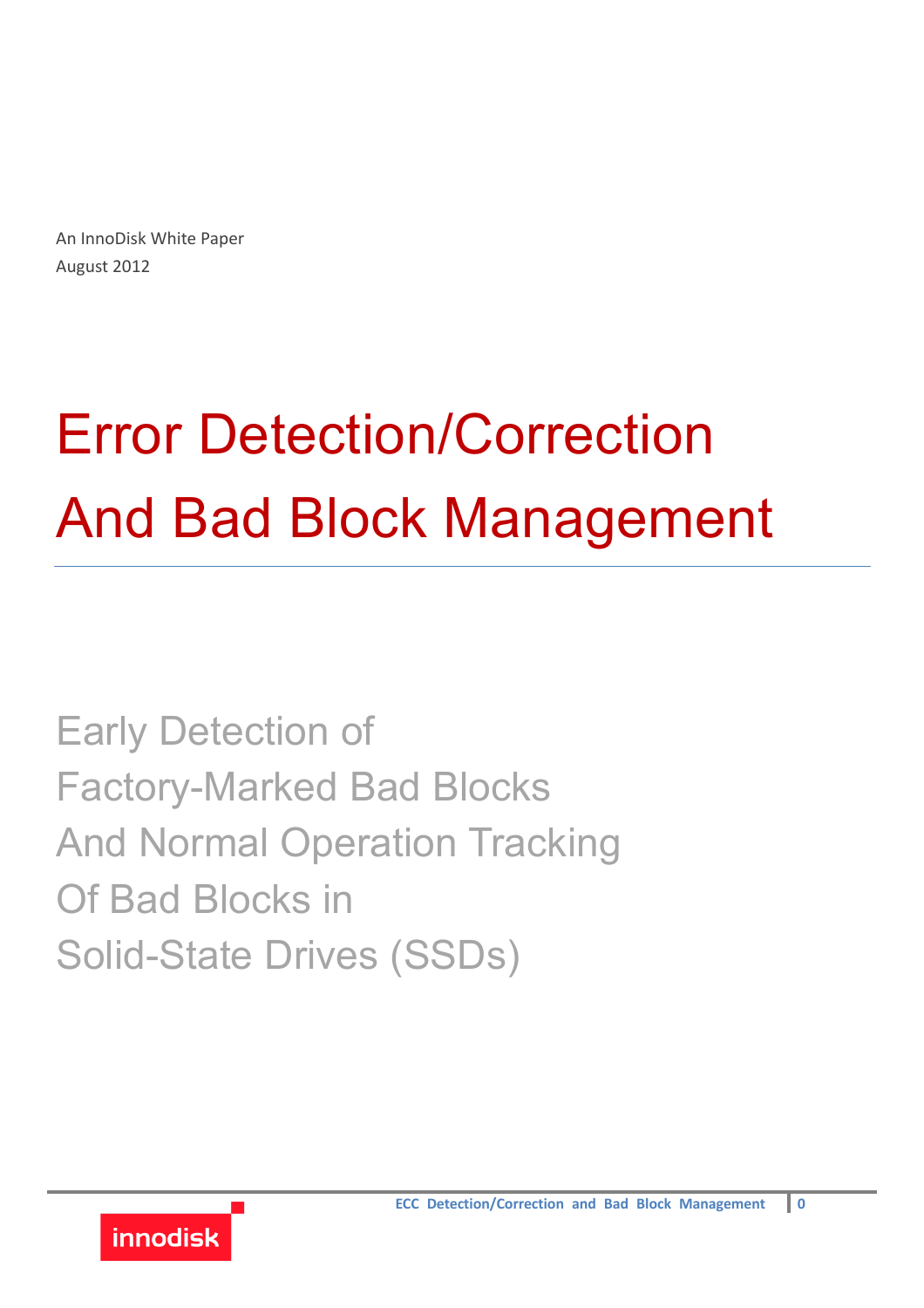## **Revision History**

| Date       | Version | Information          |
|------------|---------|----------------------|
| 2012.07.09 | T.N     | <b>First Release</b> |

### **Introduction**

This white paper presents InnoDisk's procedure to detect, correct and manage initial factory-marked bad blocks (early bad blocks) in NAND Flash chips, and also bad blocks tracked during normal device operation (later bad blocks). An early detection and recovery is essential to managing a solid-state drive's (SSD) overall health and reliability.

SSDs are assembled using NAND Flash chips. The problem is that all NAND Flash chips have the potential to contain factory-marked bad blocks (early bad blocks). A procedure is needed to search for these early bad blocks (or later bad blocks) so that the bad blocks can be flagged in a table and marked as unusable.



## **How InnoDisk handles error detection/correction and bad block management**

#### Bad Block Management

**innodisk** 

There are two types of Bad Blocks in NAND Flash memory: Early Bad Blocks and Later Bad Blocks

#### **Early Bad Blocks (Initial Invalid Blocks in Figure 1)**

Early Bad blocks are written prior to shipping. These Bad Blocks are an unavoidable consequence of cost cutting measures during the production process and the inherent nature of Flash technology. The 6<sup>th</sup> byte in the spare region of the 1<sup>st</sup> or 2<sup>nd</sup> pages is checked to see if they contain an "FFh" (See Figure 1). If not, it is a factory-marked bad block and the "Initial Invalid Blocks" table in Figure 1 is updated with an entry for the bad block. This table is copied to a good block to prevent wiping during reboot. Figure 1 shows InnoDisk's procedure to search for factory-marked bad blocks (Early Bad Blocks).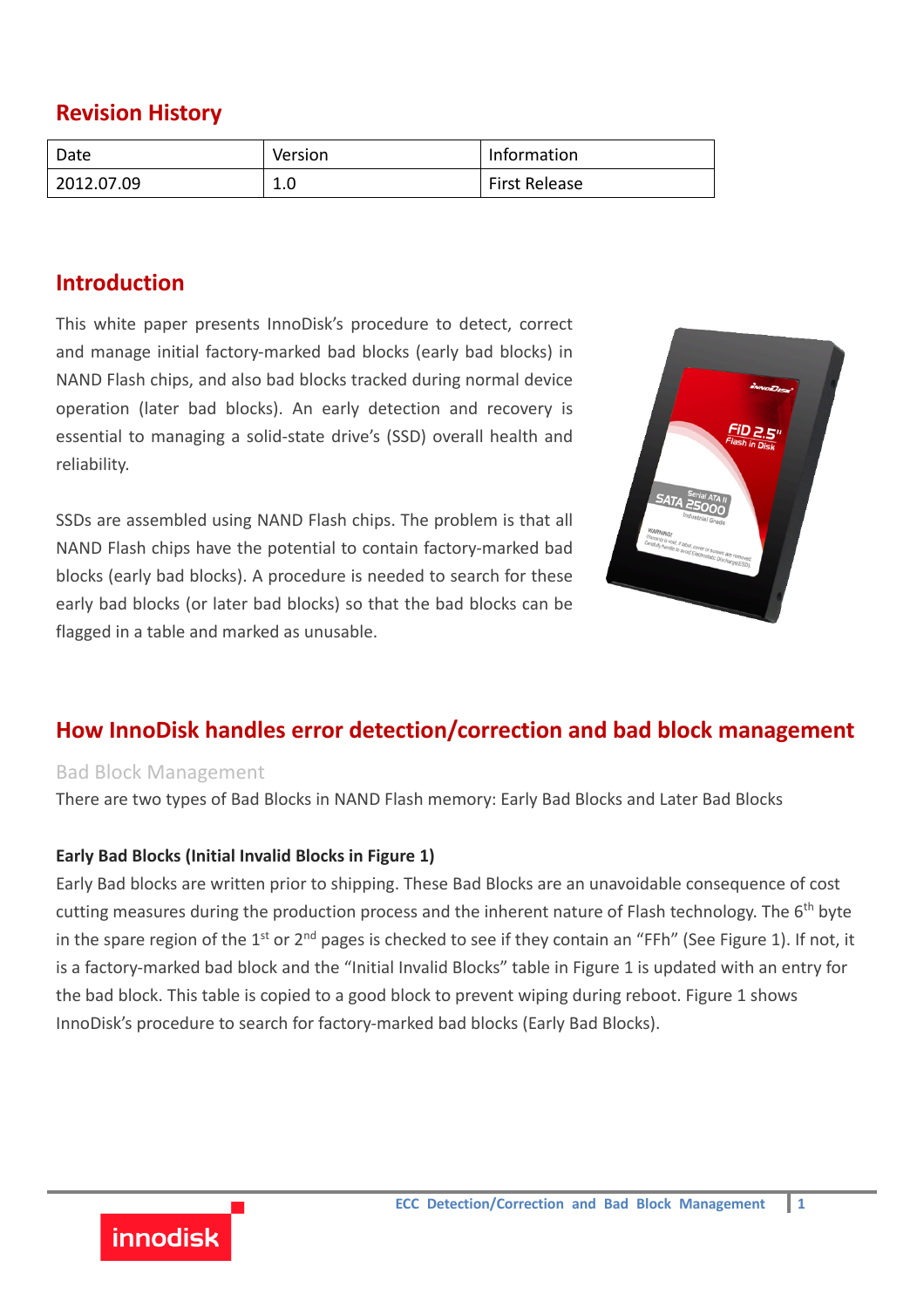

#### **Later Bad Blocks**

Throughout the lifespan of the Flash, multiple write/erase cycles eventually leads to Blocks being worn out. If the controller finds an un-recoverable error, the Block is discarded and added to the Bad Blocks table. Firmware maps Early Bad Blocks and Later Bad Blocks to ensure data is not unnecessarily being written to Bad Blocks.

#### Error Detection and Correction

During normal operation, bits in Flash blocks can wear out during read/write operation, or experience rare phenomena such as "bit-flipping", where the bit is either reversed or marked as reversed. Therefore, error detection and correction must be implemented in SSDs to ensure data integrity and Flash reliabilty.

Error Detection Code (EDC) and Error Correction Code (ECC) are used to detect and correct errors. Single or multiple bit corrections are performed on data in Flash memory. An algorythm is used within the ECC engine of the Flash controller to compare ECC signatures. If two ECC signatures differ, the data is corrected by the controller before being provided to the host.

The SSD has the ability to recover error bits; for example, 40 bits per 1024 bytes in 25nm MLC Flash memory. Once the error bit exceeds 40 bits, the SSD is unable to recover the error. Early detection is crucial in discovering which blocks are close to being worn out*.* i.e. the P/E cycle of the block is close to the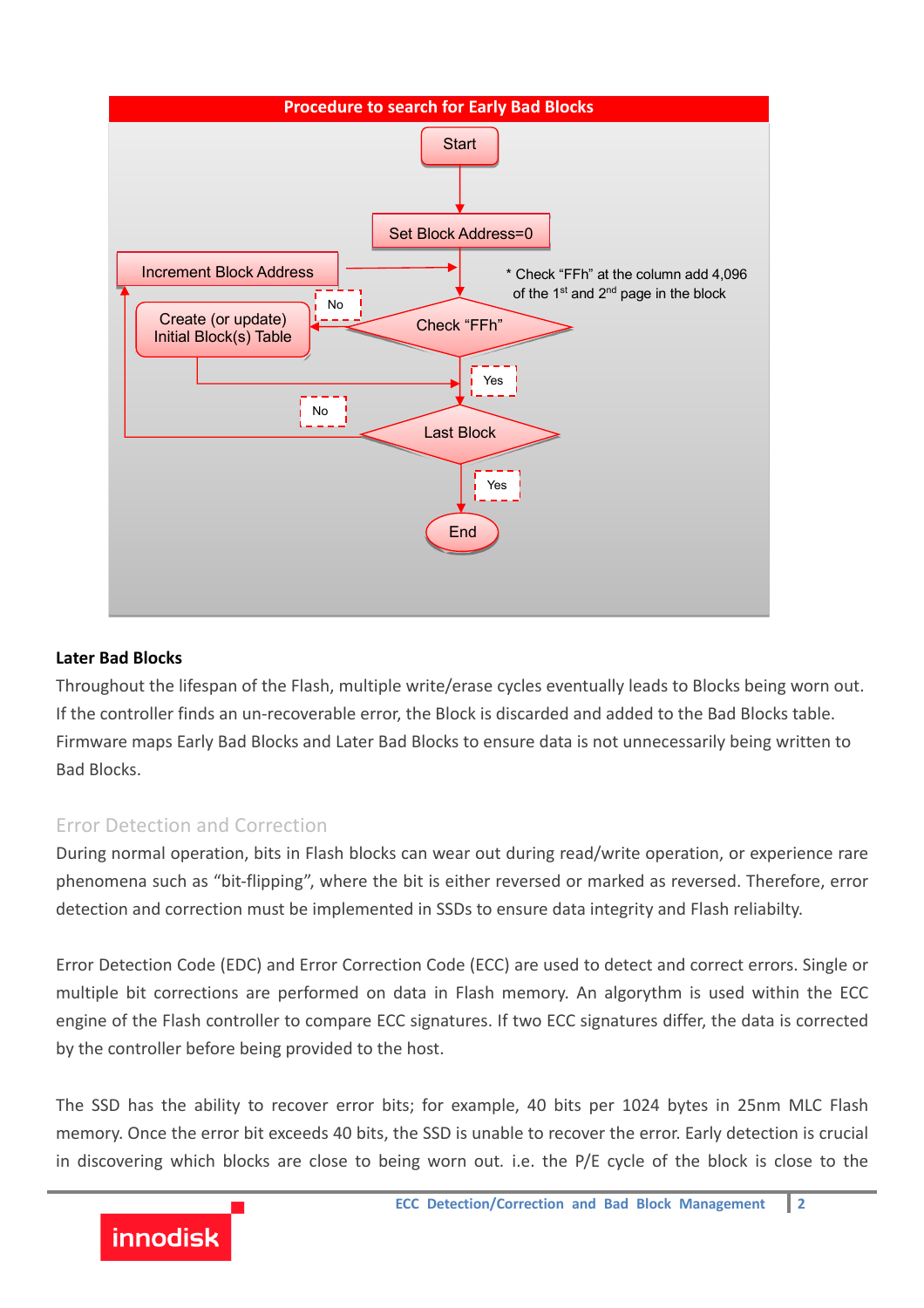physical limit, approximately 3000 times for 25 nm MLC Flash memory. We set a threshold in this example of 32 error bits. This marks the block as unusuable before it reaches the 40 bit limit. This preemptive action reduces read/write errors in the blocks and avoids generating uncorrectable errors.

## **Testing Data**

The image below shows LaterBad Blocks detected by InnoDisk's iSmart software.

|                               | <b>EX ISMART 2.0.08</b>                                       |                                      |                                                  |          |
|-------------------------------|---------------------------------------------------------------|--------------------------------------|--------------------------------------------------|----------|
|                               | SMART/Disk Info   Status  <br>Performance/Alert   System Info | About                                |                                                  |          |
|                               | $C: E$ :                                                      |                                      |                                                  |          |
|                               | $\Omega$                                                      |                                      |                                                  |          |
| Health(%)                     |                                                               | EverGreen                            |                                                  |          |
| 100<br>n<br>Firmware<br>100 % |                                                               | 120327A                              | Drive Letter                                     | C: E:    |
|                               | Serial Number                                                 | 20111213AAAA00000007                 | Transfer Mode                                    | SATA/300 |
|                               | Temperature(Celsius)                                          | Serial ATA                           |                                                  |          |
| -50                           | Interface<br>105                                              |                                      | Power On Count                                   |          |
| Standard<br>0 °C              |                                                               | ATA7                                 | Power On Hours                                   |          |
|                               | Features                                                      | <b>SMART LBA48 NCQ TRIM</b> Security | T.Sensor MV.Protect I.Power                      |          |
| ID                            | Attribute Name                                                | Item Value                           | Raw Values                                       |          |
| E9                            | Average Erase Count                                           | 15                                   | 000264000F03C600000BB8                           |          |
| Spare Block<br>ЕÂ             |                                                               | ╥                                    | 0064006F000000000000000                          |          |
| EB.                           | Later Bad Block                                               | Lat:3 Rea:3 Wri:0 Era:0              | 0002640003000300000000                           |          |
| C <sub>2</sub>                | Temperature                                                   | 0                                    | 00220064000000000000000                          |          |
| EC<br>ED                      | Unstable Power Count                                          | 0                                    | 0002646400000000000000                           |          |
|                               |                                                               |                                      | 00026400007BDD00599598<br>000264642CA805CBA90000 |          |

## **Conclusion**

Because good blocks can degrade and wear out over time, it is essential to track not only the initial, factory-marked bad blocks (early bad blocks) but also blocks that wear out during normal device operation (later bad blocks). The number of read/write error bits increases with P/E cycles, hence bad block replacement is needed to replace worn out blocks with good ones. Error detection/correction and bad block management is one of the core components of good SSD maintanence.

**All SSD series at InnoDisk support error detection/correction and bad block management**

#### **About us**

InnoDisk is a worldwide leading provider of data storage and memory module solutions for industrial and